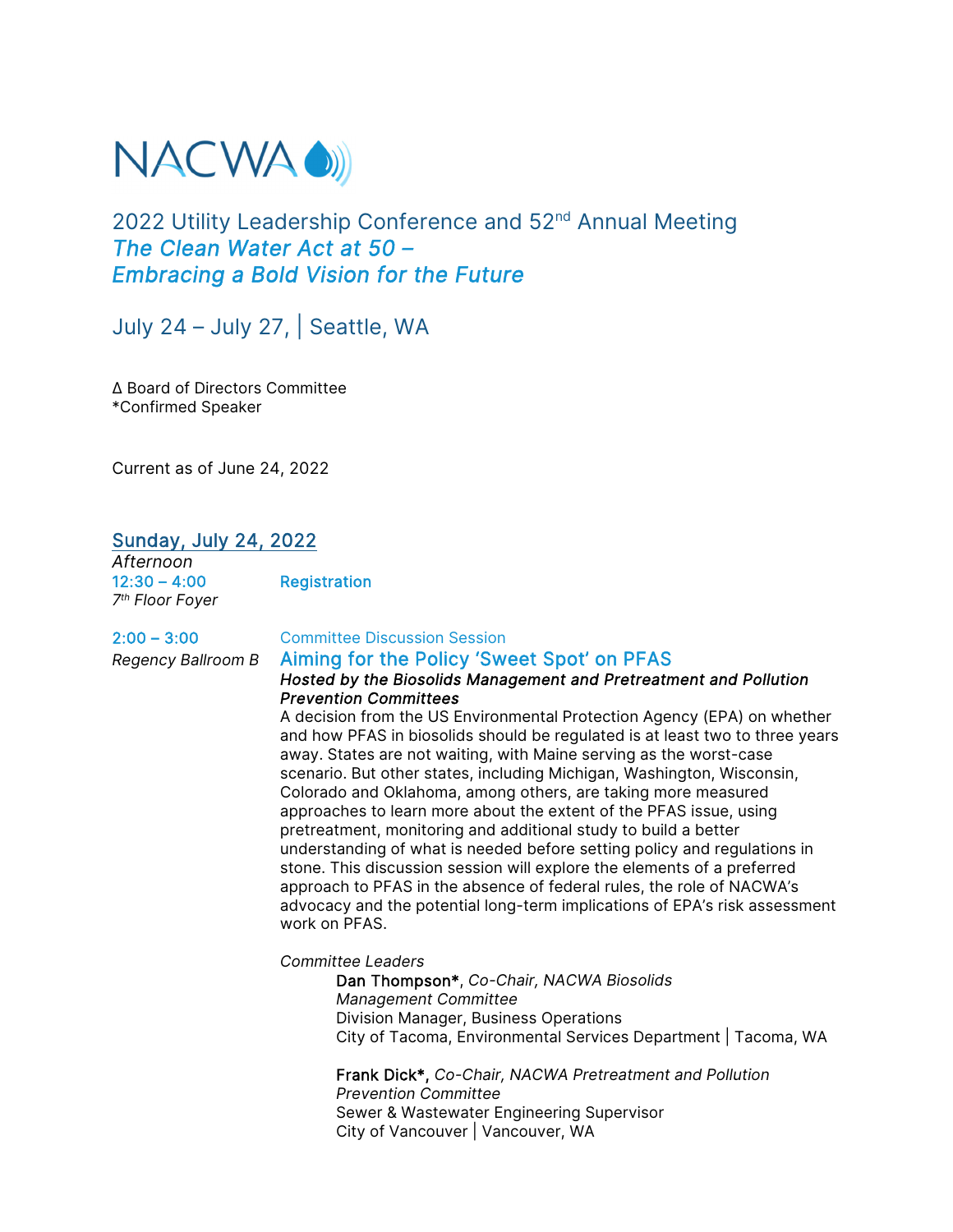#### *Speakers*

# James Rivard\*

Solid Waste Section Supervisor Washington Department of Ecology | Union Gap, WA

### Barbara Biggs\*, *NACWA Board Member* General Manager Roxborough Water & Sanitation District | Littleton, CO

#### Alexandra Dunn\*, Partner

Baker Botts, LLP | Washington, DC

#### 3:00 – 3:30 Break

3:30 – 4:30 Committee Discussion Session

# *Regency Ballroom B* The Next 50 Years of Clean Water Through the Legal and Legislative Lens

*Hosted by the Legal Affairs Committee and Legislative Workgroup*  Increasingly complex environmental challenges demand increasingly creative solutions. Integrated planning and other Clean Water Act flexibilities are allowing public clean water agencies to craft paths forward while factoring in environmental, social, and economic benefits. But Congressional gridlock, entrenched agency positions, increasing delegation of major policy issues to state and local governments, and potential seismic shifts in judicial approaches to environmental issues all present barriers to making further progress. During this session, a panel of legal and policy experts will discuss what utilities might expect to see from the courts and Congress in the coming years – the good, the bad, and the everchallenging.

*Committee Leaders* 

Emily Jackson\*, *Co-Chair, NACWA Legal Affairs Committee*  General Counsel Metro Water Recovery I Denver, CO

Devon Goodrich\*, *Co-Chair, NACWA Legal Affairs Committee*  Senior Counsel, Environmental Law Division New York City Law Department | New York, NY

Sharon Green\*, *Co-Chair, NACWA Legislative Affairs Workgroup*  Legislative & Regulatory Programs Manager Los Angeles County Sanitation Districts I Whitter, CA

#### *Speakers*

Jeff Kray\*, Partner Marten Law | Seattle, WA

Erika Spanton\*, Associate Beveridge & Diamond, P.C. | Washington, DC

Jessica L. Kramer\*, Senior Policy Advisor and Counsel Brownstein Hyatt Farber Schreck, LLP | Washington, DC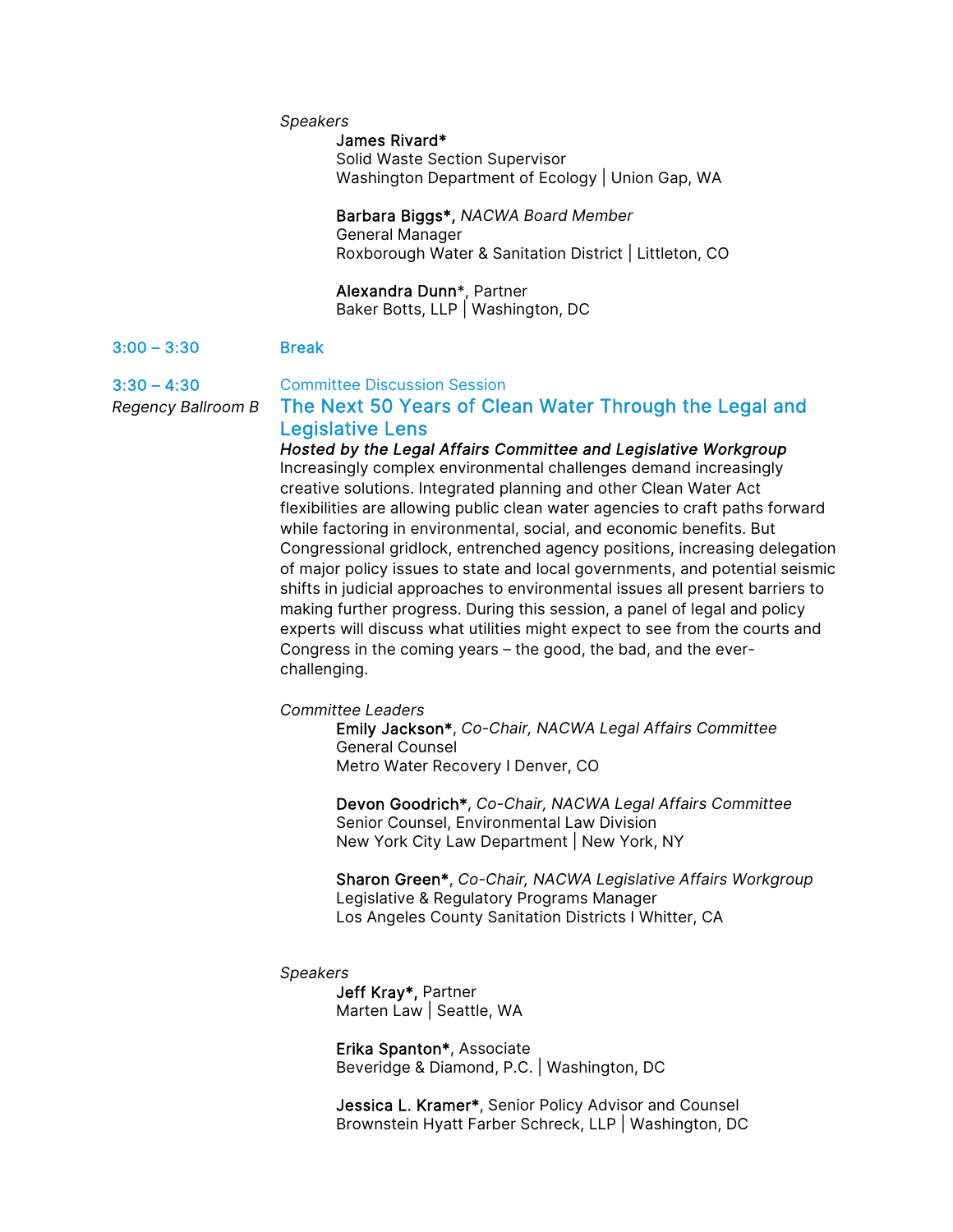| Evening<br>$5:30 - 6:30$<br>Elwha B, 5 <sup>th</sup> Floor |                     | <b>Welcoming Reception</b>                                                                                                                                                                                                                                                                                                                                                                                                                                                                                                                                                                                                                                                                                                                                                                                                                                                                                                                                                                                                                                                                                                                                                                                                                                                                                                                                                    |  |  |
|------------------------------------------------------------|---------------------|-------------------------------------------------------------------------------------------------------------------------------------------------------------------------------------------------------------------------------------------------------------------------------------------------------------------------------------------------------------------------------------------------------------------------------------------------------------------------------------------------------------------------------------------------------------------------------------------------------------------------------------------------------------------------------------------------------------------------------------------------------------------------------------------------------------------------------------------------------------------------------------------------------------------------------------------------------------------------------------------------------------------------------------------------------------------------------------------------------------------------------------------------------------------------------------------------------------------------------------------------------------------------------------------------------------------------------------------------------------------------------|--|--|
| $7:00 - 9:00$                                              |                     | Executive Committee Meeting and Dinner Δ                                                                                                                                                                                                                                                                                                                                                                                                                                                                                                                                                                                                                                                                                                                                                                                                                                                                                                                                                                                                                                                                                                                                                                                                                                                                                                                                      |  |  |
| <b>Monday, July 25, 2022</b>                               |                     |                                                                                                                                                                                                                                                                                                                                                                                                                                                                                                                                                                                                                                                                                                                                                                                                                                                                                                                                                                                                                                                                                                                                                                                                                                                                                                                                                                               |  |  |
| Morning<br>$8:00 - 9:30$<br>707                            | Awards Committee ∆  |                                                                                                                                                                                                                                                                                                                                                                                                                                                                                                                                                                                                                                                                                                                                                                                                                                                                                                                                                                                                                                                                                                                                                                                                                                                                                                                                                                               |  |  |
| $9:00 - 12:00$<br>7 <sup>th</sup> Floor Foyer              | <b>Registration</b> |                                                                                                                                                                                                                                                                                                                                                                                                                                                                                                                                                                                                                                                                                                                                                                                                                                                                                                                                                                                                                                                                                                                                                                                                                                                                                                                                                                               |  |  |
| $9:00 - 5:00$<br>702                                       | the conference.     | <b>NACWA Networking Lounge</b><br>The lounge provides an opportunity to connect with your peers on during                                                                                                                                                                                                                                                                                                                                                                                                                                                                                                                                                                                                                                                                                                                                                                                                                                                                                                                                                                                                                                                                                                                                                                                                                                                                     |  |  |
| $9:00 - 10:00$<br>708                                      |                     | <b>Spouse &amp; Guest Lounge</b>                                                                                                                                                                                                                                                                                                                                                                                                                                                                                                                                                                                                                                                                                                                                                                                                                                                                                                                                                                                                                                                                                                                                                                                                                                                                                                                                              |  |  |
| $9:30 - 10:45$<br>Regency Ballroom B                       |                     | <b>Committee Discussion Session</b><br><b>Environmental Justice: Partnering with Your Local</b><br><b>Community and Planning for the Future</b><br>Hosted by the Environmental Justice Committee<br>Public clean water agencies are anchor institutions that play a pivotal role in<br>not only protecting public health and the environment, but also helping<br>achieve environmental justice for all residents. In that capacity, clean water<br>utilities are beginning to engage with local advocates and organizations to<br>collaboratively develop and advance initiatives aimed at achieving equity,<br>fair treatment, and meaningful involvement for the whole community. The<br>Committee Co-Chairs will lead a discussion on community engagement as<br>well as the potential activities the Committee can undertake in the months<br>ahead to implement NACWA's Statement of Principles and Recommended<br><b>Actions on Environmental Justice.</b><br>Committee Leadership<br>Andrew Lee*, Co-Chair, NACWA Environmental<br><b>Justice Committee</b><br>Interim General Manager/Chief Executive Officer<br>Seattle Public Utilities   Seattle, WA<br>Sharise Horne*, Co-Chair, NACWA Environmental<br><b>Justice Committee</b><br>Director of Community Benefits & Partnerships<br>Louisville & Jefferson County Metropolitan Sewer District<br>Louisville, KY |  |  |
|                                                            | Speakers            | Paulina López*, Executive Director<br>Duwamish River Community Coalition   Seattle, WA                                                                                                                                                                                                                                                                                                                                                                                                                                                                                                                                                                                                                                                                                                                                                                                                                                                                                                                                                                                                                                                                                                                                                                                                                                                                                        |  |  |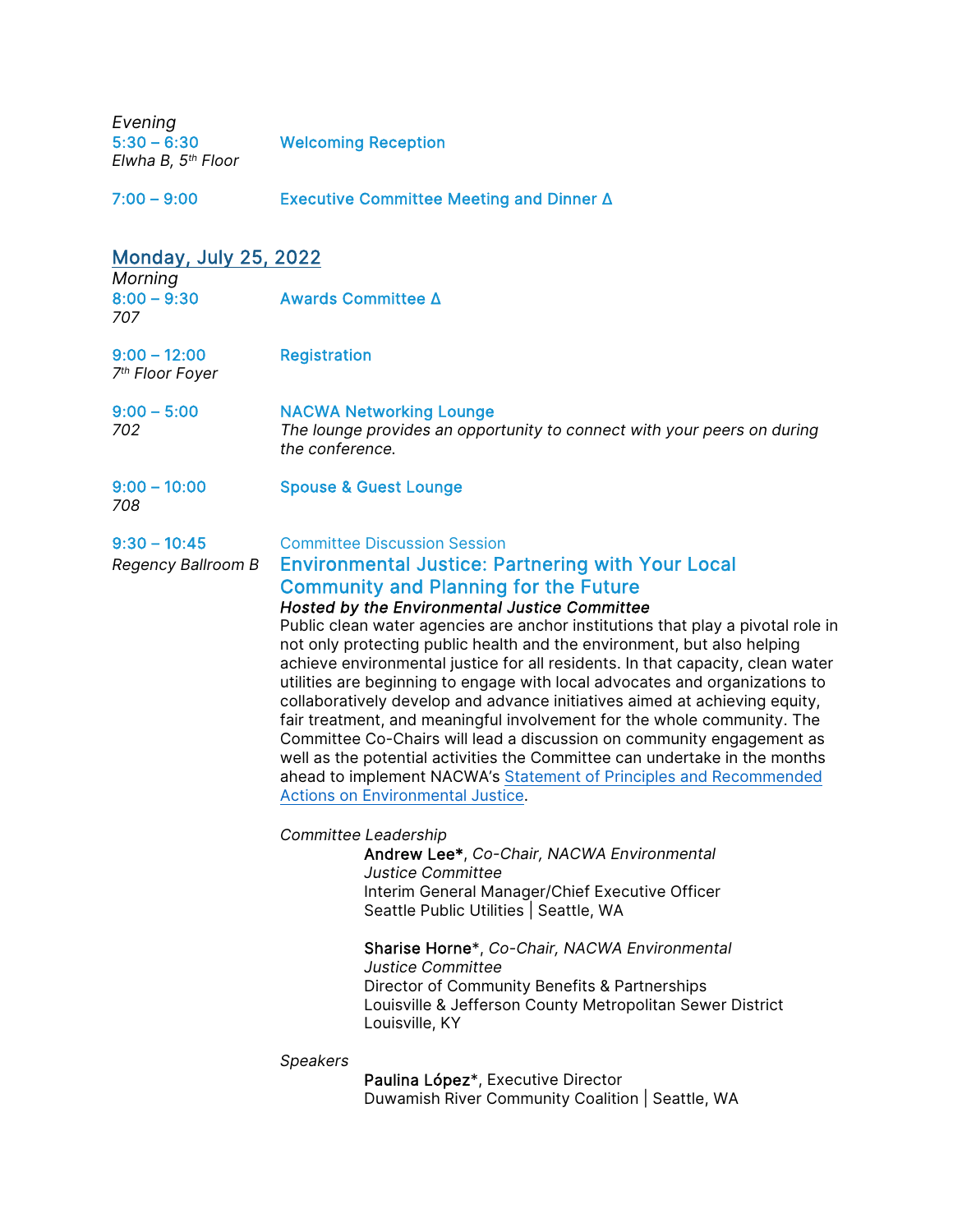Millie Piazza\*, Program Manager Washington Department of Ecology | Lacey, WA

*Private Sector Leaders Alliance*  Victoria Johnson\*, Global Equity Director HDR Engineering, Inc. | Atlanta, GA

> Andy Kricun\*, Managing Director Moonshot Missions | Bethesda, MD

Walter Walker\*, Associate/Water Equity Practice Leader Greeley and Hansen | New York, NY

Lindsay Birt\*, Client Solutions Manager Xylem, Inc. | South Bend, IN

Andrew Nishihara\*, Civil Engineer Stantec | Portland, OR

#### 10:45 – 11:00 Break

# 11:00 – 12:00 Committee Discussion Session

# *Regency Ballroom B* The Power of Infrastructure Investment

### *Hosted by the Utility and Resource Management and Climate and Resiliency Committees*

As spending on the Nation's infrastructure ramps up to levels not seen in decades, NACWA, its members, and the broader water sector have an unprecedented opportunity to influence how this investment can be directed to advance key Utility of the Future objectives, including resource recovery, greenhouse gas reductions, energy neutrality, climate resilience and more. In line with NACWA's *Affordable Water, Resilient Communities* campaign, these investments have the potential to be transformative in terms of utility management and operations as well in ensuring access to clean and safe water for all. The discussion will explore implementation of federal water investment, what it could mean for utilities striving to advance their energy sustainability and environmental outcomes, and how NACWA members can spur innovation and creative approaches.

*Committee Leadership* 

 Logan Olds\*, *Co-Chair, NACWA Utility & Resource Management Committee*  Water Resources Recovery Services Manager Clean Water Services | Hillsboro, OR

#### Nathan Qualls\*, *Co-Chair, NACWA Utility & Resource Management Committee*  Director of Technical Services NEW Water | Green Bay, WI

#### *Speakers*

Art Umble\*, Senior Vice President/Director of Stantec Institute Stantec | Denver, CO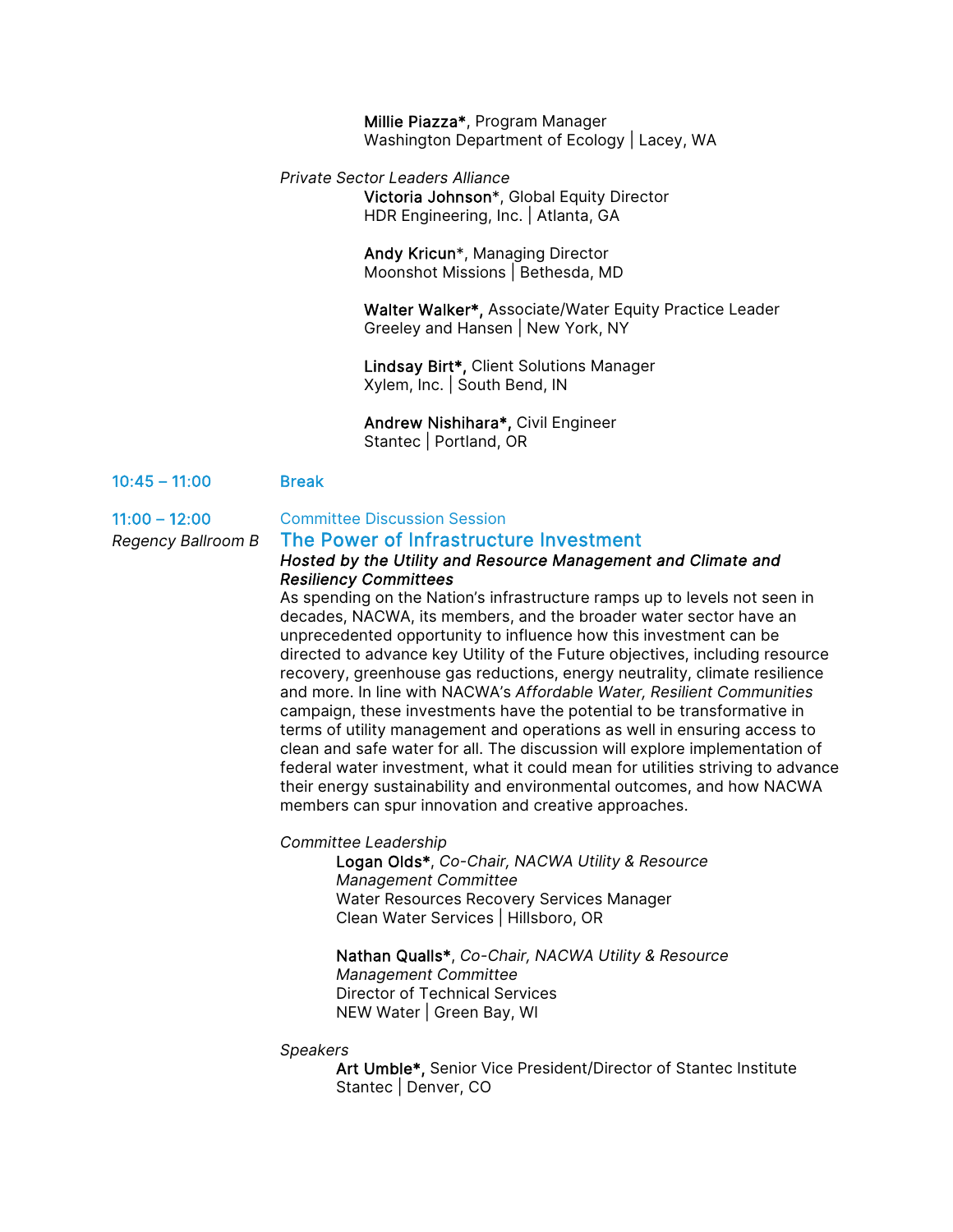### Yaniv D. Scherson\*, Chief Operating Officer Anaergia | Carlsbad, CA

Michael Deane\*, Chief, Clean Water State Revolving Fund US Environmental Protection Agency | Washington, DC

*Afternoon 701*

## 12:15 – 2:00 Women's Water Network Lunch

2:00 – 4:00 Registration

*7th Floor Foyer* 

2:15 – 3:15 Committee Discussion Session

## *Regency Ballroom B* What's Next for Affordability and Wet Weather *Hosted by the Operations Committee*

Communities have made significant progress in addressing their wet weather-related issues, including controlling combined sewer overflows (CSOs) and managing urban stormwater, but many continue to face acute affordability challenges. EPA's update of its Financial Capability Assessment Guidance was expected to provide a more transparent examination of the true impacts of mandated Clean Water Act spending on low-income households, but the recent proposal has fallen well short of the sector's expectations. This session will explore where NACWA goes next on its advocacy with EPA on the proposed guidance, provide updates on the latest developments on the CSO front, examine a case study on innovative wet weather management in Puget Sound, and more.

# 3:15 – 3:30 Break

## 3:30 – 5:00 Committee Discussion Session and *Turning the Tide* Screening *Regency Ballroom B* Managing Water Quality Challenges New and Old *Hosted by the Water Quality Committee*

Water quality challenges new and old continue to put the Clean Water Act to the test. Addressing nutrient-related impairments continues to vex much of the country more than two decades after EPA first published its recommended criteria. And now new challenges like PFAS and microplastics, driven by improvements in analytical capabilities and the ubiquity of the contaminants, are raising questions about how clean water utilities will ever meet future standards. In addition to updates on the latest water quality developments, the Committee will discuss several examples where regulatory drivers are pushing the boundaries of practicality.

At the conclusion of the Committee discussion, attendees will be treated to a preview of an upcoming documentary, *Turning the Tide*, featuring a watershed success story from the City of Tacoma.

## *Speakers*

Dan Thompson\*, *Co-Chair, NACWA Biosolids Management Committee* 

David Clark\*, Senior Vice President HDR Engineering, Inc.| Boise, ID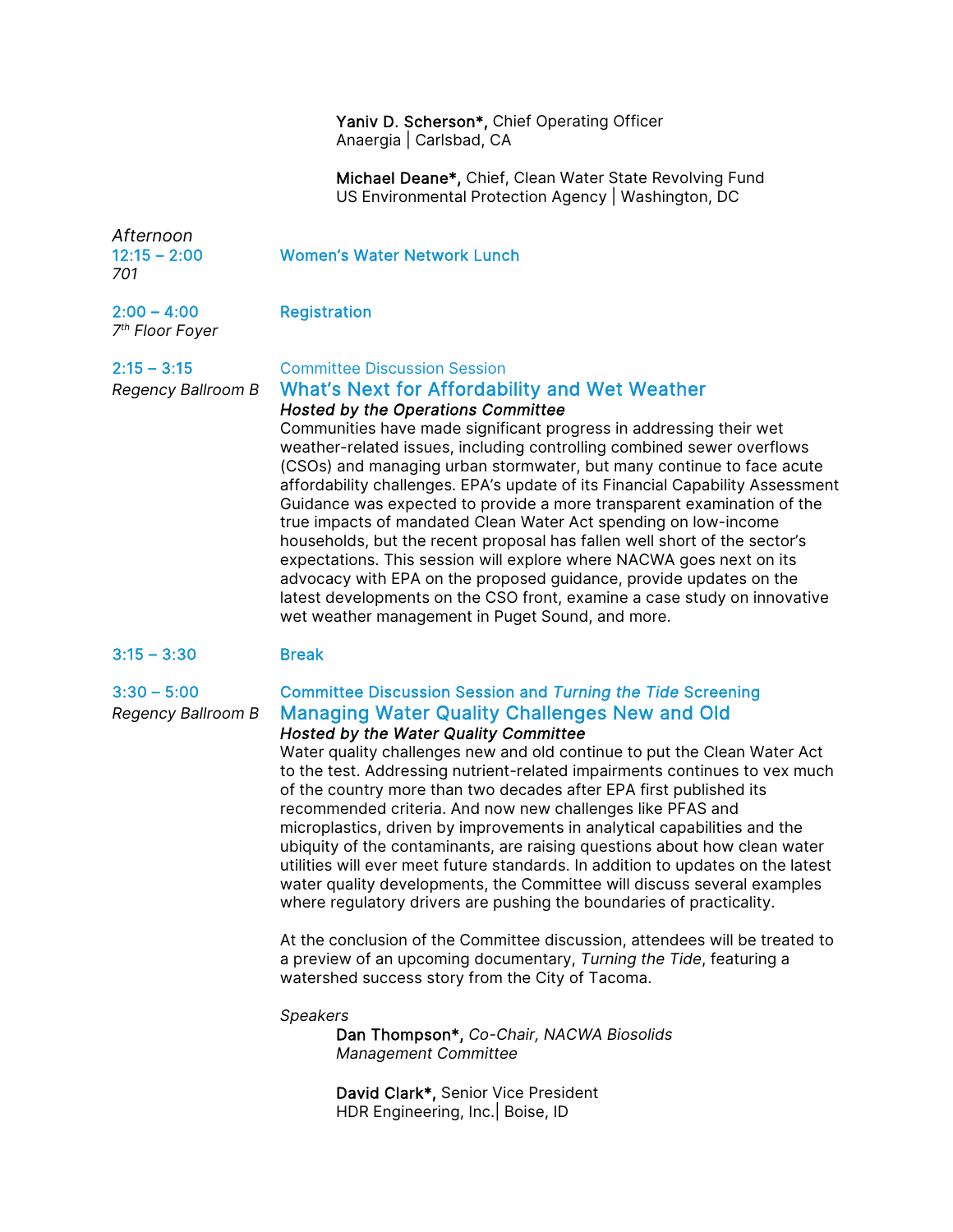*Evening* 

#### Awards Ceremony & Reception

*Regency Ballroom A* Join us for a celebratory evening honoring exceptional NACWA utilities, facilities, and individuals for their efforts in management, compliance, and advocacy. The evening will begin with a festive Awards Ceremony and a not-to-be-missed multimedia presentation featuring our new and returning Platinum level Peak Performance award winning facilities. Following the Ceremony, join your colleagues in celebrating the evening's honorees at an Awards Reception.

| <b>Tuesday, July 26, 2022</b>                            |                                                                                                                                                                                                                                                                                                                                                                                                                                                                                                                                                                                                                                                                                                         |
|----------------------------------------------------------|---------------------------------------------------------------------------------------------------------------------------------------------------------------------------------------------------------------------------------------------------------------------------------------------------------------------------------------------------------------------------------------------------------------------------------------------------------------------------------------------------------------------------------------------------------------------------------------------------------------------------------------------------------------------------------------------------------|
| Morning<br>$8:30 - 11:45$<br>7 <sup>th</sup> Floor Foyer | <b>Registration</b>                                                                                                                                                                                                                                                                                                                                                                                                                                                                                                                                                                                                                                                                                     |
| $9:00 - 5:00$<br>702                                     | <b>NACWA Networking Lounge and Core Leadership Coaching Center</b><br>The lounge provides an opportunity to connect with your peers during the<br>conference. Visit the Core Leadership Coaching Center from 10:15 AM -<br>3:45 PM.                                                                                                                                                                                                                                                                                                                                                                                                                                                                     |
| $9:00 - 10:00$<br>708                                    | <b>Spouse &amp; Guest Lounge</b>                                                                                                                                                                                                                                                                                                                                                                                                                                                                                                                                                                                                                                                                        |
| $9:00 - 12:00$<br>Regency Ballroom B                     | <b>Plenary Session I</b><br><b>Opening Remarks</b><br>Kishia Powell*, NACWA President 2021-2022<br>Chief Operating Officer and Executive Vice President<br>DC Water   Washington, DC                                                                                                                                                                                                                                                                                                                                                                                                                                                                                                                    |
|                                                          | <b>Welcoming Remarks</b><br>Bruce Harrell*, Mayor<br>City of Seattle   Seattle, WA                                                                                                                                                                                                                                                                                                                                                                                                                                                                                                                                                                                                                      |
| $9:15 - 10:15$                                           | <b>Featured Speakers</b><br>Governor Christine Todd Whitman, former Governor of New Jersey and EPA<br>Administrator from 2001 to 2003, is one of the nation's leading speakers on<br>environmental policy. Bob Perciasepe has had a long and distinguished<br>career in senior levels at EPA, in state government, and in the<br>environmental non-profit community. Combining their experience at both<br>the state and federal levels, Governor Whitman and Mr. Perciasepe will<br>each discuss the central role of the municipal clean water community in the<br>success of the Clean Water Act over the past 50 years and present their<br>respective visions for the next 50 years of clean water. |
|                                                          | Governor Christine Todd Whitman*<br>President, The Whitman Strategy Group<br>EPA Administrator, 2001 - 2003<br>Governor of New Jersey, 1994 - 2001<br>Princeton, NJ                                                                                                                                                                                                                                                                                                                                                                                                                                                                                                                                     |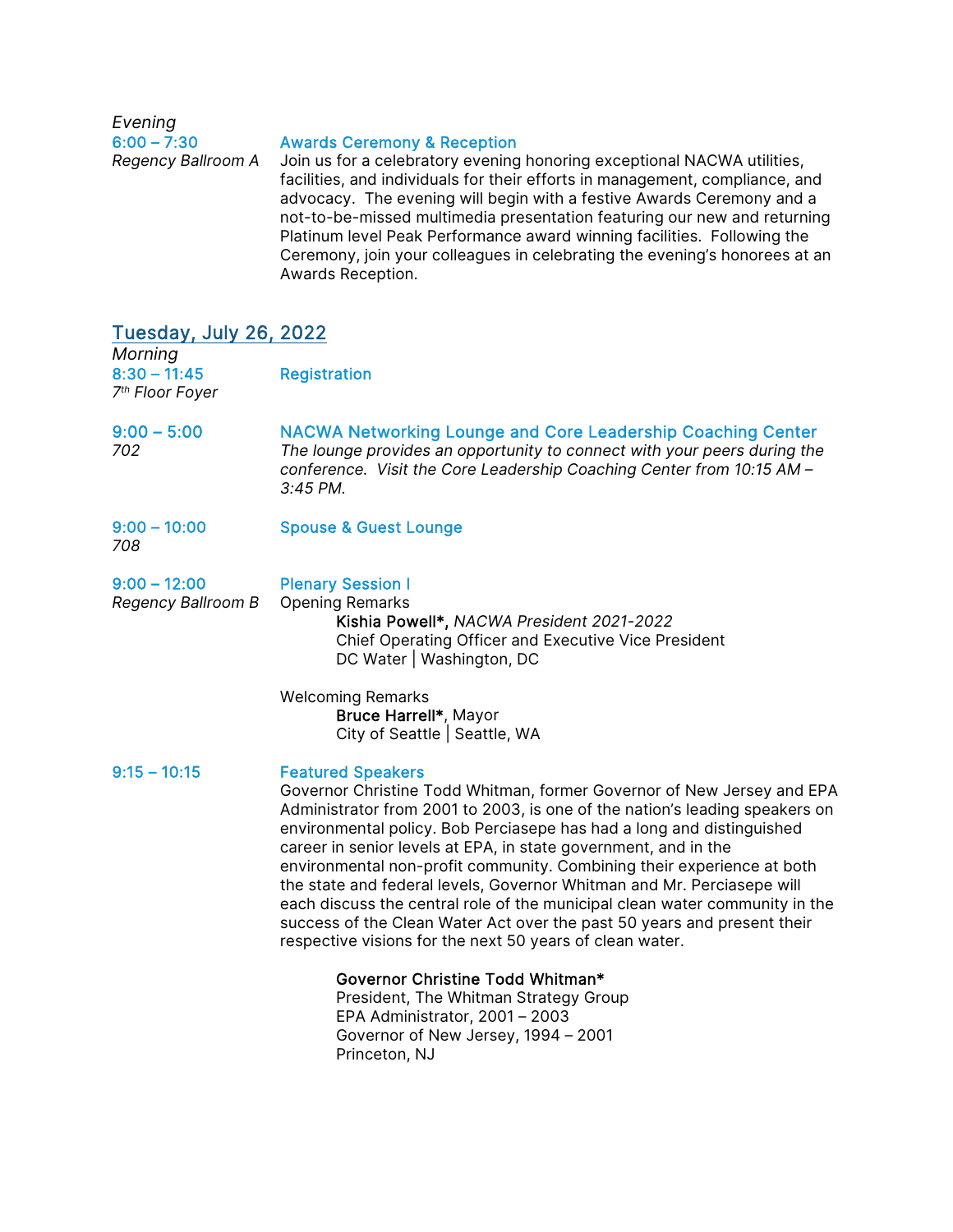#### Bob Perciasepe\*

 Senior Advisor, Center for Climate and Energy Solutions EPA Deputy Administrator, 2009 – 2014 Maryland Secretary of the Environment, 1990 – 1993 Brooklyn, NY

#### 10:15 – 10:30 Networking Break

10:30 – 11:40 *Panel*

### *Regency Ballroom B* Moving Beyond Middle Age – Envisioning the Next 50 Years of the Clean Water Act

While arguably one of the most successful federal environmental statutes, the Clean Water Act is showing its age as it moves into its sixth decade. This panel of utility executives, environmental stakeholders, private sector leaders and government representatives will reflect on the vision laid out by our keynote, provide their own insights, and discuss how to operationalize these ideas, including what policy and/or statutory changes may be needed to ensure the Act and its implementing regulations remain relevant and effective long into the future. The panel will also discuss the critical role played by clean water utilities and how the Act should evolve to help utilities best serve their communities.

#### *Moderator/Speaker*

Kishia Powell\*, *NACWA President 2021-2022*

*Panelists* 

Kamuron Gurol\*, Division Director King County Wastewater Treatment Division | Seattle, WA

Gary Belan\*, Senior Director, Clean Water Supply Program American Rivers | Washington, DC

Cindy Wallis-Lage\*, Executive Director Black & Veatch Corporation | Leawood, KS

#### 11:40 – 12:00 Annual Association Business Meeting

*Regency Ballroom B* Report of the President Report of the Treasurer Election of Directors Report of the Chief Executive Officer

> Closing Remarks Kishia Powell\*, *NACWA President 2021-2022*

*Afternoon Regency Ballroom A* 

12:15 – 1:45 Board of Directors Meeting Δ

1:45 – 4:00 Registration *7th Floor Foyer*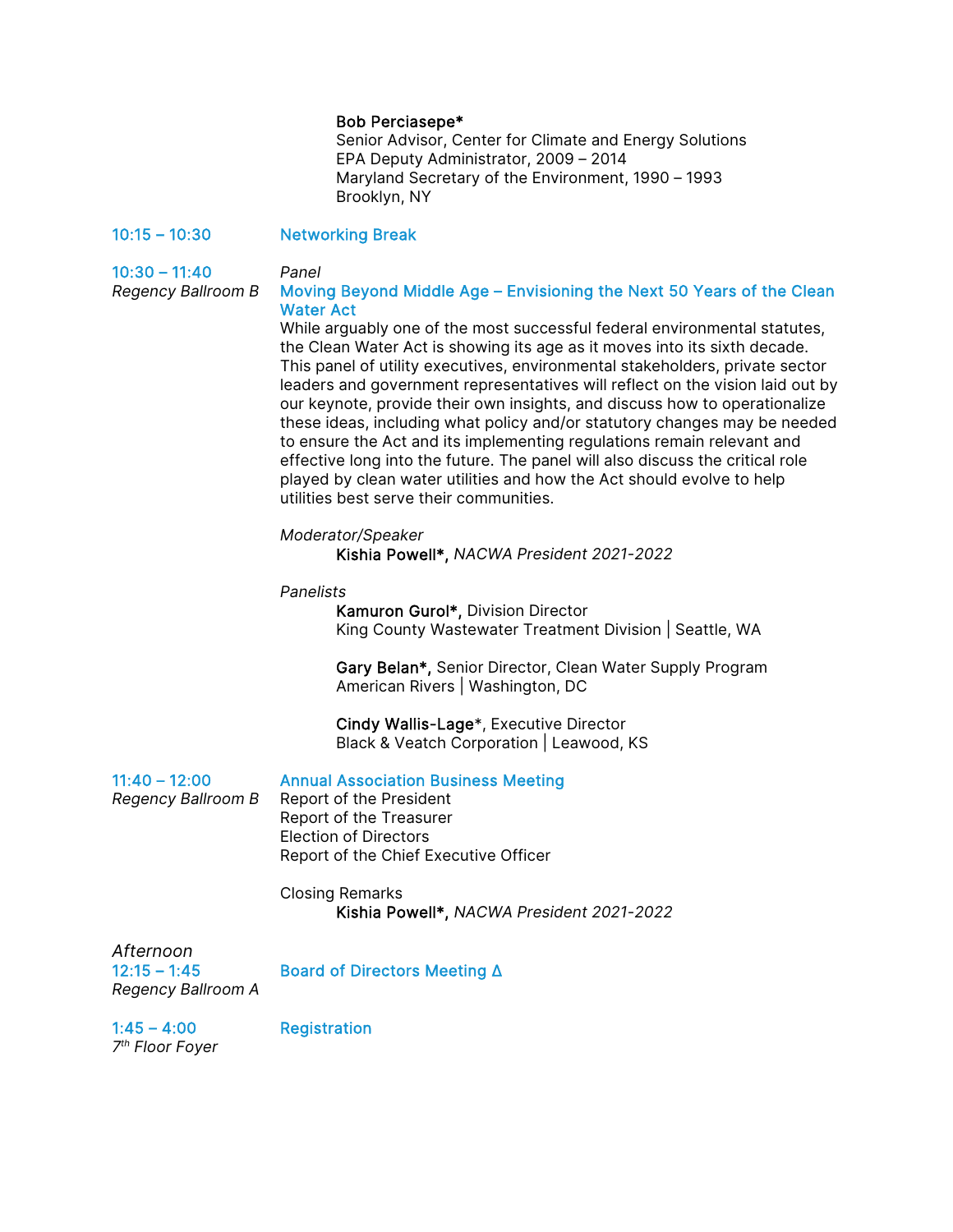# 2:00 – 5:00 Plenary Session II

| Regency Ballroom B Opening Remarks |                                         |
|------------------------------------|-----------------------------------------|
|                                    | Tom Sigmund*, NACWA President 2022-2023 |
|                                    | Executive Director                      |
|                                    | NEW Water   Green Bay, WI               |

# 2:00 – 3:15 *Panel Regency Ballroom B* Water Quality Solutions Through Collaboration and **Innovation**

Signs of the Clean Water Act's shortcomings at addressing anything other than point source discharges were evident before the Act was barely 20 years old. There was talk of "watershed-based" solutions to ensure that all sources were doing their fair share, but there was little dialogue among the key stakeholders. Now, rather than pointing fingers, clean water agencies, agricultural producers, environmental groups, and state regulators are building on their shared commitment to clean water and turning to collaboration and innovative solutions to deliver water quality results. Panelists will share their perspectives on what has worked and what hasn't and provide some promising examples of what the future of clean water may look like over the next 50 years.

#### *Moderator*

Tom Sigmund\*, *NACWA President 2022-2023* 

#### *Panelists*

Lauren Lurkins\*, Director of Natural and Environmental Resources Illinois Farm Bureau | Bloomington, IL

Sara O'Brien\*, Executive Director Willamette Partnership | Portland, OR

Adam Schnieders\*, Water Quality Resource Coordinator Iowa Department of Natural Resources | Des Moines, IA

## 3:15 – 3:45 Networking Break

#### 3:45 – 5:00 *Panel*

# *Regency Ballroom B* Envisioning the Future of Utility Governance and Operations

The recent infusion of federal funding aimed at improving the country's water infrastructure presents an opportunity for public clean water utilities to look for innovative solutions and to modernize their systems. But legacy issues remain, including decades-old questions on utility governance (like public versus private ownership). Utilities are also facing acute workforce challenges – including retirements, recruitment, and adjusting to changing work environment expectations – some of which were exacerbated by the pandemic. With these current challenges as a backdrop, panelists will discuss their efforts on a range of management and operations issues to adapt to today's changing environment and prepare for the future.

*Moderator/Speaker* 

Jeff Theerman\*, Vice President and Senior Utility Performance Consultant Brown and Caldwell | St. Louis, MO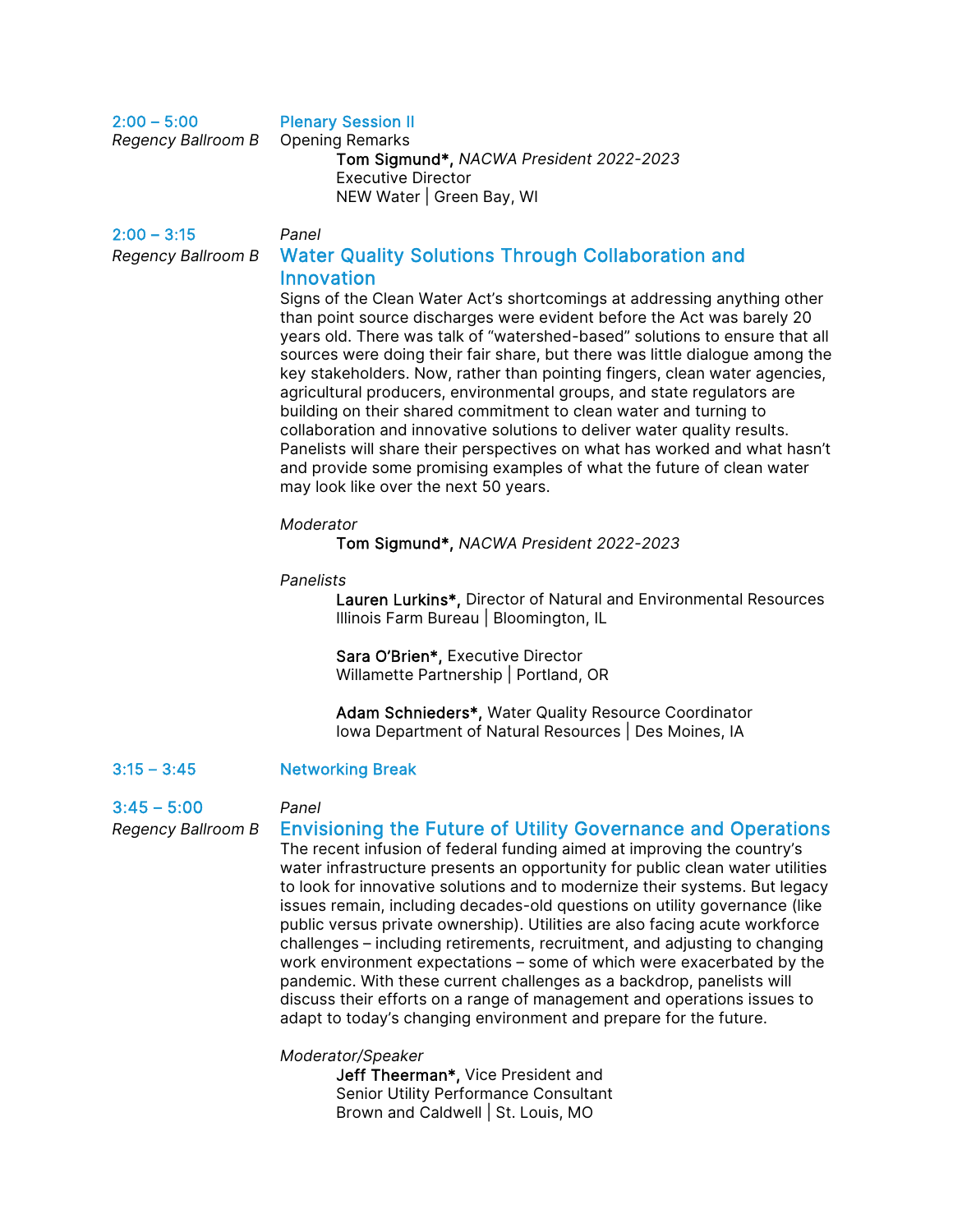#### *Panelists*

George Hawkins\*, Founder and President Moonshot Missions | Bethesda, MD

Andrew Lee\*, *Co-Chair, NACWA Environmental Justice Committee* 

Closing Remarks

OJ McFoy\*, *NACWA Officer*  General Manager Buffalo Sewer Authority | Buffalo, NY

*Evening*

# 7:00 – 11:00 Clean Water 50th Anniversary Celebration Event

# Wednesday, July 27, 2022

*Morning* 9:00 – 10:30 Registration *7th Floor Foyer* 

9:30 – 12:00 Plenary Session III *Regency Ballroom B* Opening Remarks

OJ McFoy\*, *NACWA Officer*

9:30 – 10:30 *Panel*

# *Regency Ballroom B* The Role of Technology in Meeting 21st Century Clean Water **Challenges**

Clean water technology and innovation have been expanding rapidly over the past several years to help address the aging infrastructure, water quality, climate, cybersecurity, workforce and affordability challenges facing clean water utilities. However, to further meet these clean water challenges and those of the future, development and deployment of transformational technologies that are cost-effective will be essential. Leaders in the technology and utility space will share their perspectives on existing and emerging technologies to meet these 21<sup>st</sup> Century clean water challenges head on, certain barriers to adoption, and how federal polices can enhance partnerships between the private sector that develops technology, and the utilities that implement the technology.

#### *Moderator*

Greg Norby\*, Assistant General Manager for Wastewater San Francisco Public Utilities Commission | San Francisco, CA

*Speakers* 

Cristina J. Ahmadpour\*, President Isle Utilities | Palo Alto, CA

Mahesh Lunani\*, Founder and Chief Executive Officer Aquasight | Troy, MI

Tyler Hewitt\*, Vice President, National Water Market Leader Atkins | Atlanta, GA